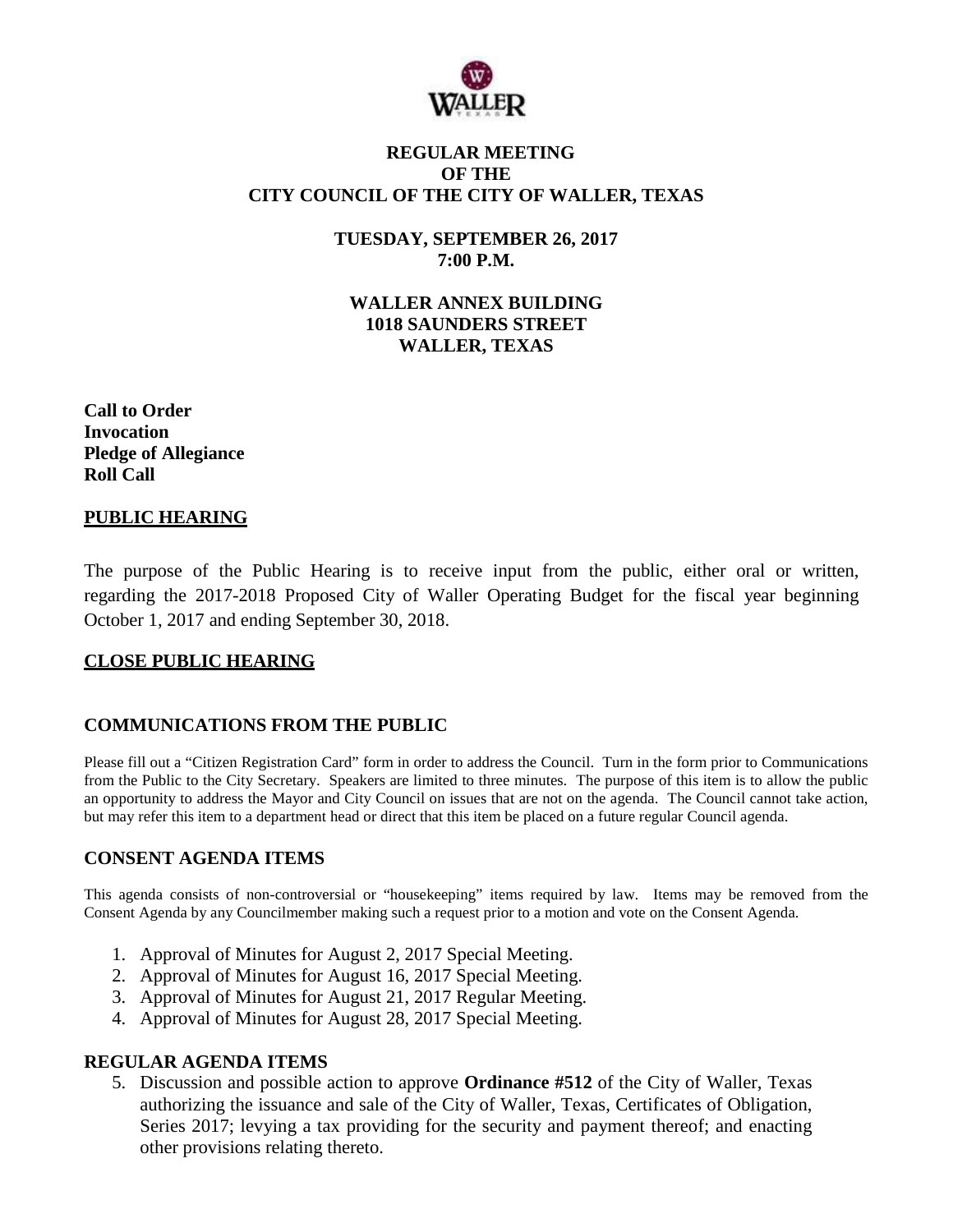- 6. Discussion and possible action authorizing a \$6,000 donation to the Waller County Fair Association from the Special Revenue Fund- Hotel Occupancy Tax (HOT Fund).
- 7. Discussion and possible action to approve **Ordinance #513**, approving and adopting the budget for fiscal year 2017-2018 for the period beginning October 1, 2017 and ending September 30, 2018 for the General Fund, Water and Sewer Fund, Gas Fund, Debt Service, Capital Improvements Fund and Special Revenue Fund.

# **THIS BUDGET WILL RAISE MORE TOTAL PROPERTY TAXES THAN LAST YEAR'S BUDGET BY \$92,989 OR 6.55%, AND OF THAT AMOUNT, \$94,736 IS TAX REVENUE TO BE RAISED FROM NEW PROPERTY ADDED TO THE TAX ROLL THIS YEAR.**

- 8. Discussion and possible action to :
	- a. Set the 2017 debt service ad valorem tax rate at \$0.1306 per \$100 valuation.
	- b. Set the 2017 maintenance and operation ad valorem tax rate at \$0.3397 per assessed valuation.
	- c. Approve **Ordinance #514** adopting a tax rate of \$0.4703 per \$100 assessed valuation; providing for the assessment, levy, and collection of ad valorem taxes of the City of Waller, Texas for the year 2017; providing for the date on which taxes shall be due and payable; providing for the penalty and interest on all taxes not timely paid; and repealing all ordinances and parts of ordinances in conflict herewith; and providing for severability.
- 9. Discussion and possible action on the approval of Economic Development Corporation FY2017- 18 Budget and annual work plan.
- 10. Discussion and possible action on **Resolution #2017-16**, to contract with Waller County Elections Administrator for a Special Election to be held on November 7, 2017; and authorizing the Mayor to execute the contract.
- 11. Discussion and possible action to approve a preliminary re-plat in the City of Waller consisting of Briar Lake Estates Block 1-12 and Reserve A; to remove the lot line between lots combine them into one plat as Reserve A, Reserve B, and Reserve C as detention in Harris County, Texas.

# **EXECUTIVE SESSION**

12. Council will now convene into executive session pursuant to 551.074 of the TGC to hear a complaint or charge against an officer or employee (Police Department).

# **CITY COUNCIL TO RECONVENE IN OPEN SESSION**

13. Discussion and possible action on matters discussed in Executive Session.

# **MAYOR-COUNCIL REPORTS**